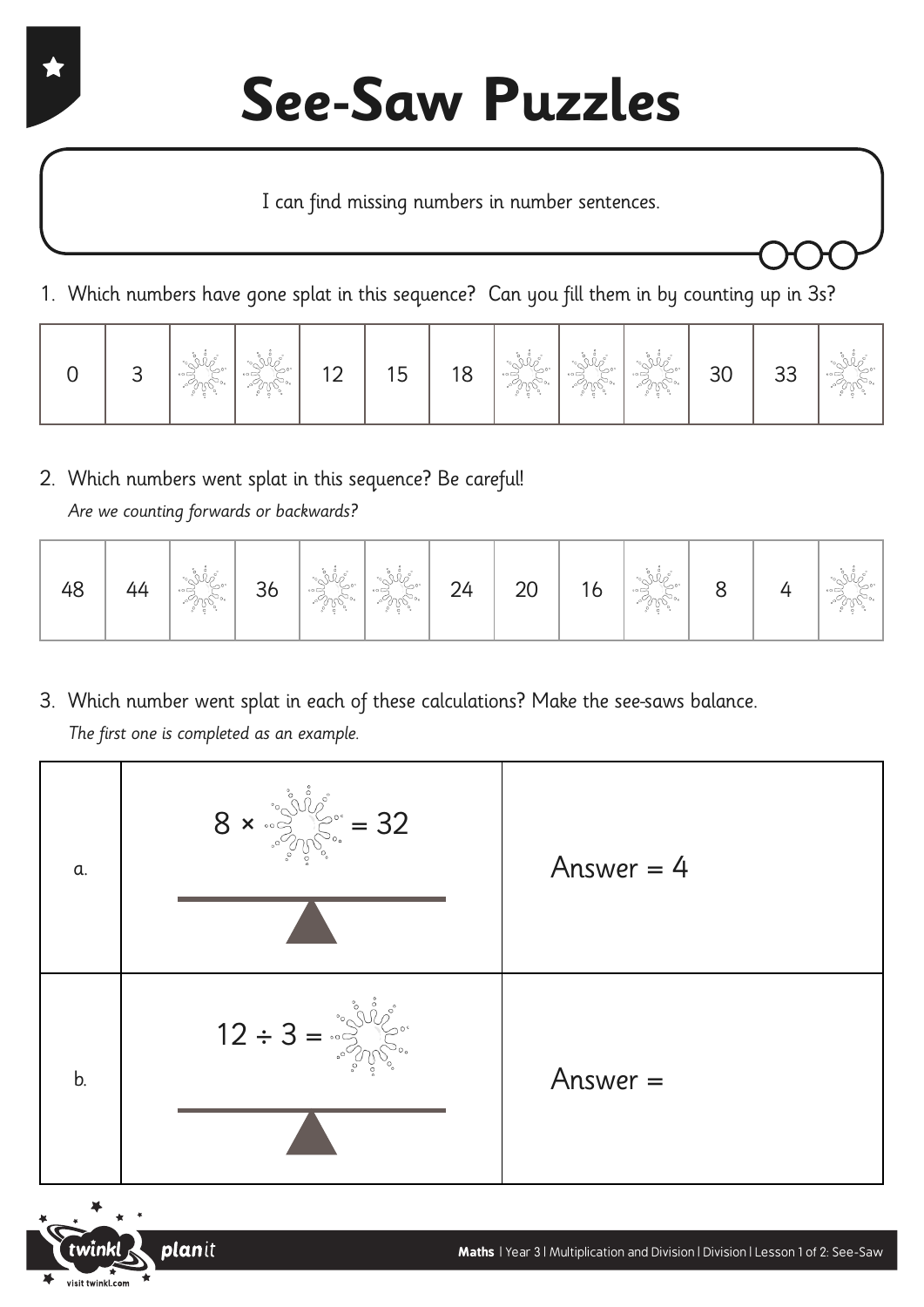



planit  $\overrightarrow{v}$  visit twinkl.com ₹

**Maths** | Year 3 | Multiplication and Division | Division | Lesson 1 of 2: See-Saw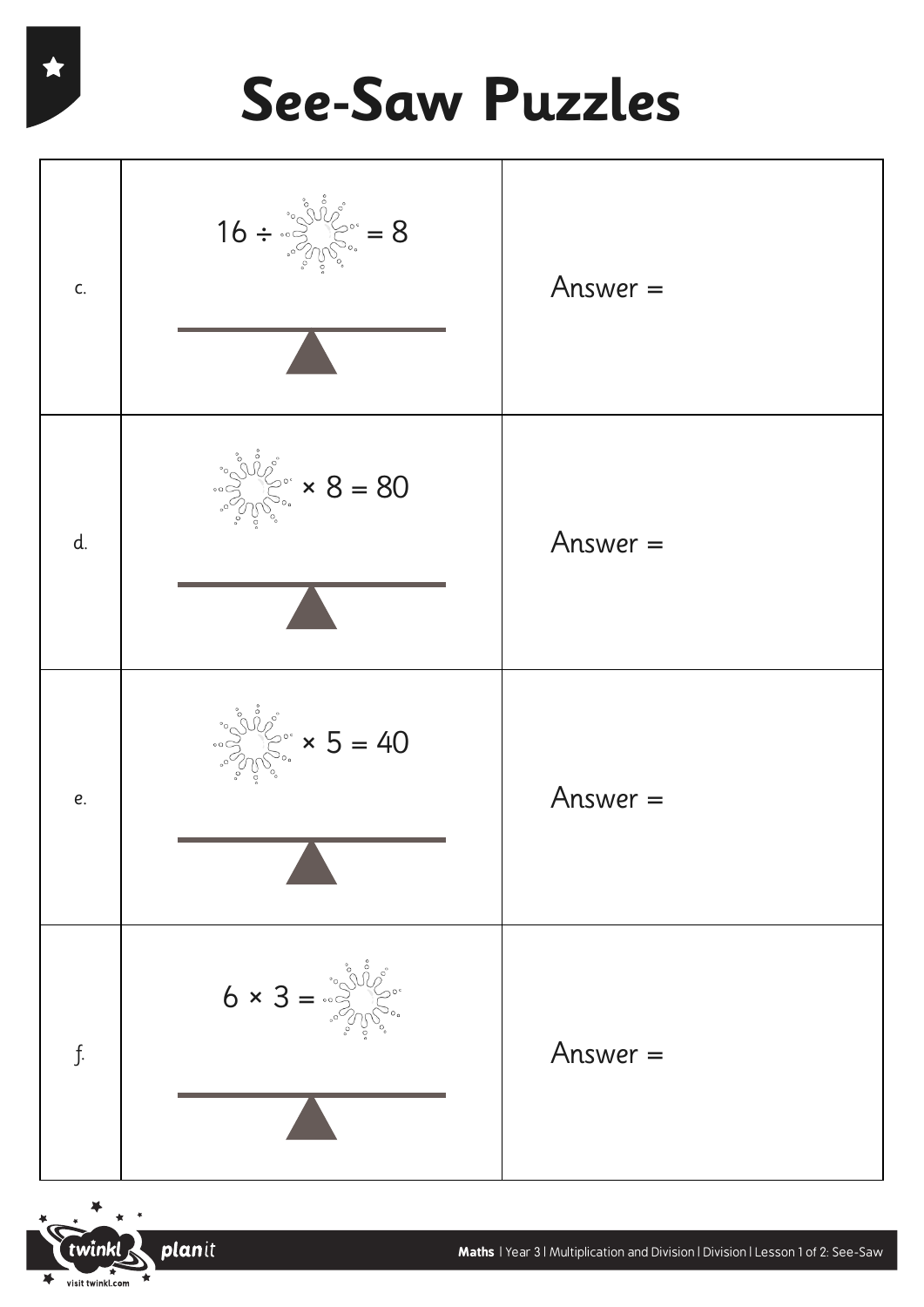

4. How many different ways can you fill in these splats to make correct multiplication sentences from your 3, 4 and 8 multiplication tables? Each splat stands for one digit.



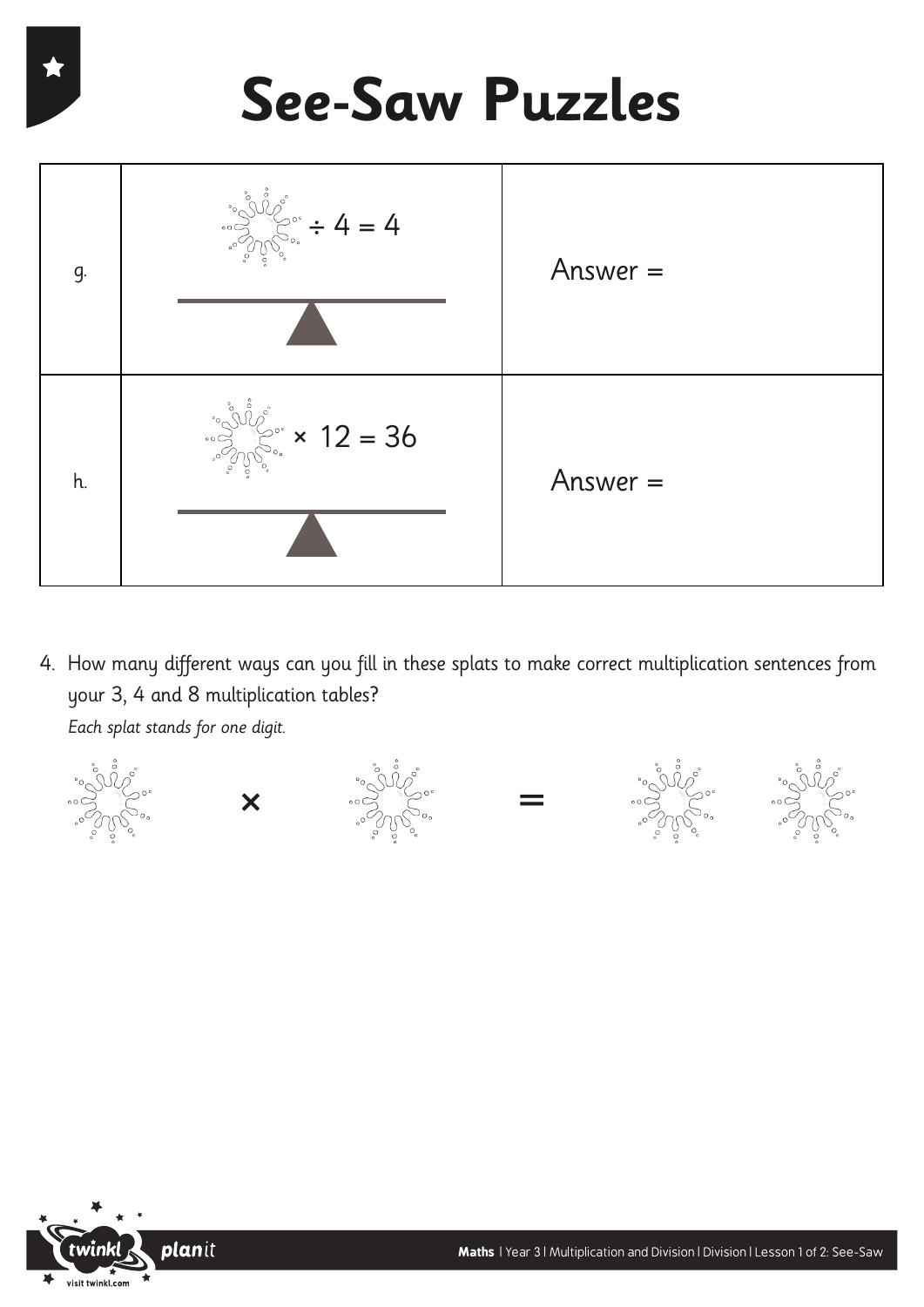

k

visit twinkl.com

I can find missing numbers in number sentences.

1. Which number went splat in each of these calculations? Make the see-saws balance. The first one is completed as an example.

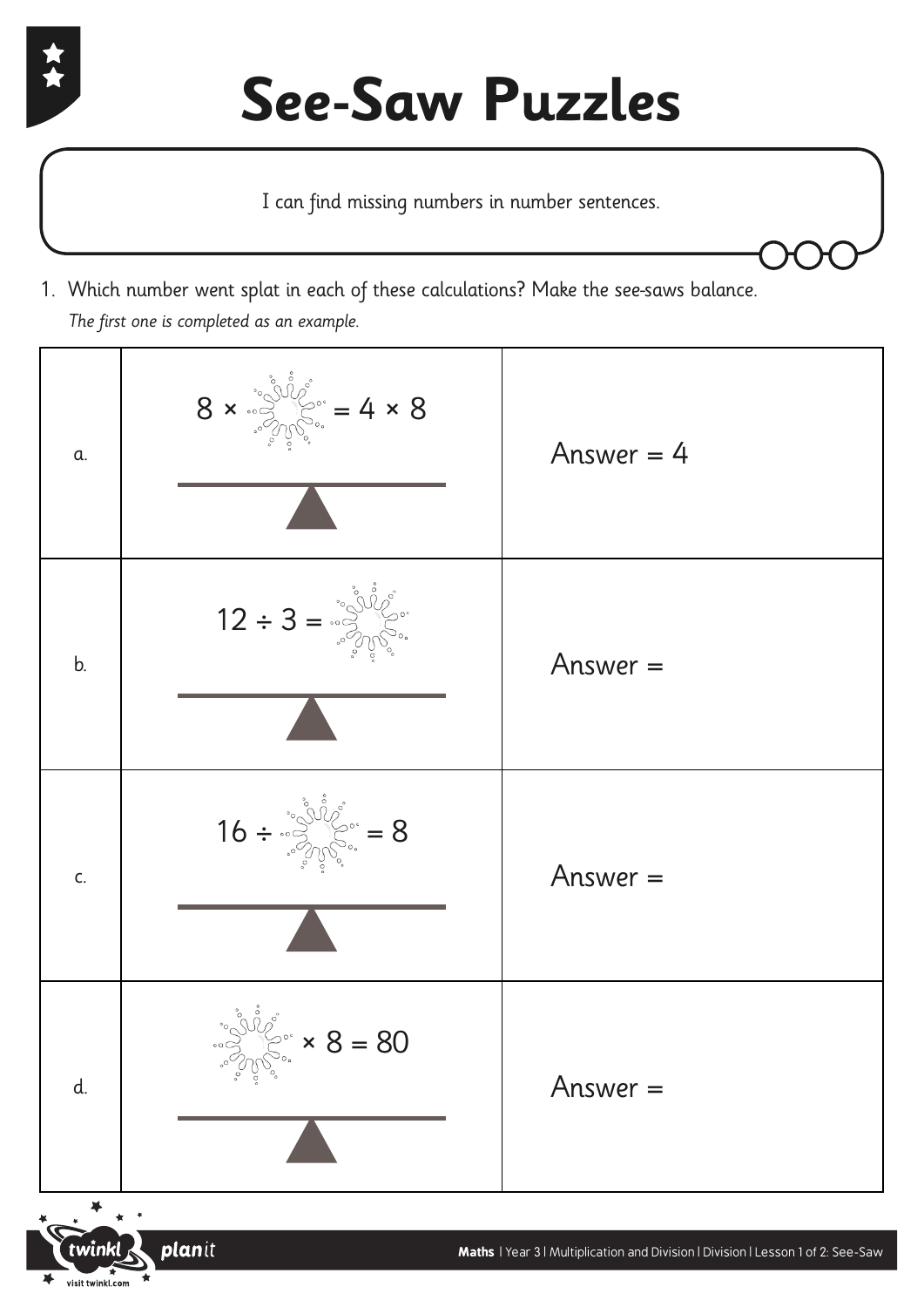

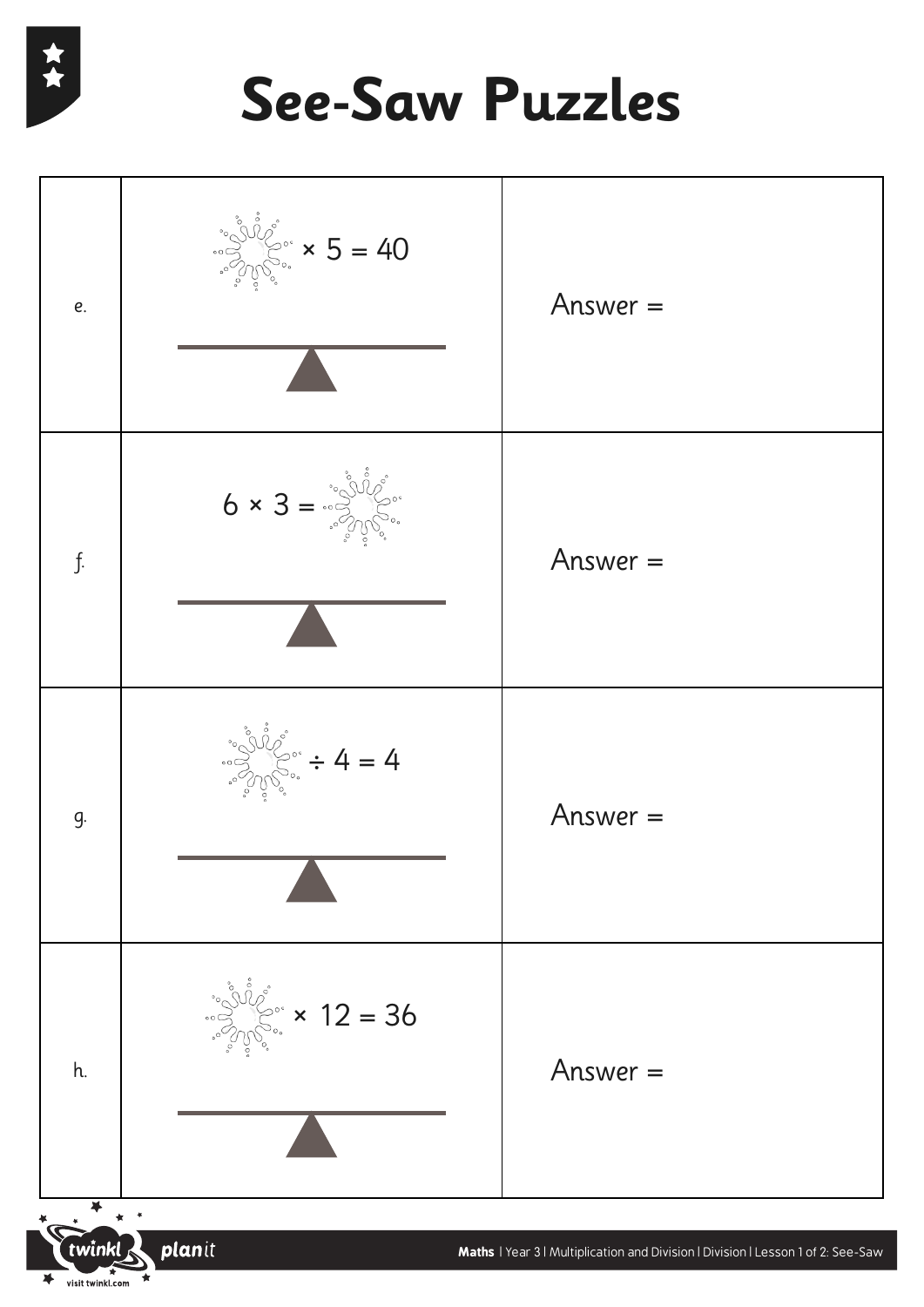

2. Which number went splat in each of these calculations? Write answers in the boxes below each calculation



3. How many different ways can you fill in these splats to make correct multiplication sentences? Each splat stands for one digit.











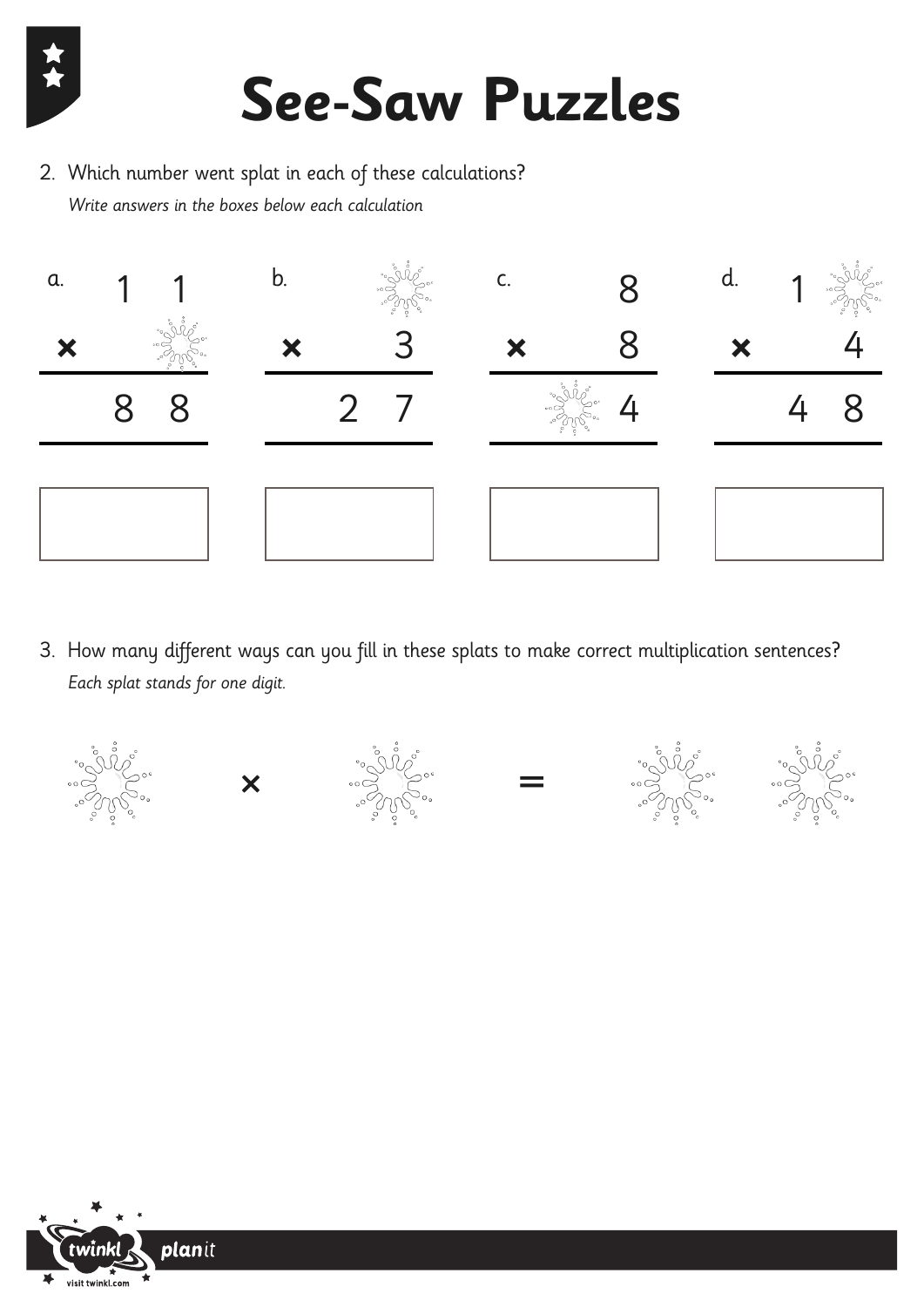

visit twinkl.com

I can find missing numbers in number sentences.

1. Which number went splat in each of these calculations? Make the see-saws balance. The first one is completed as an example.

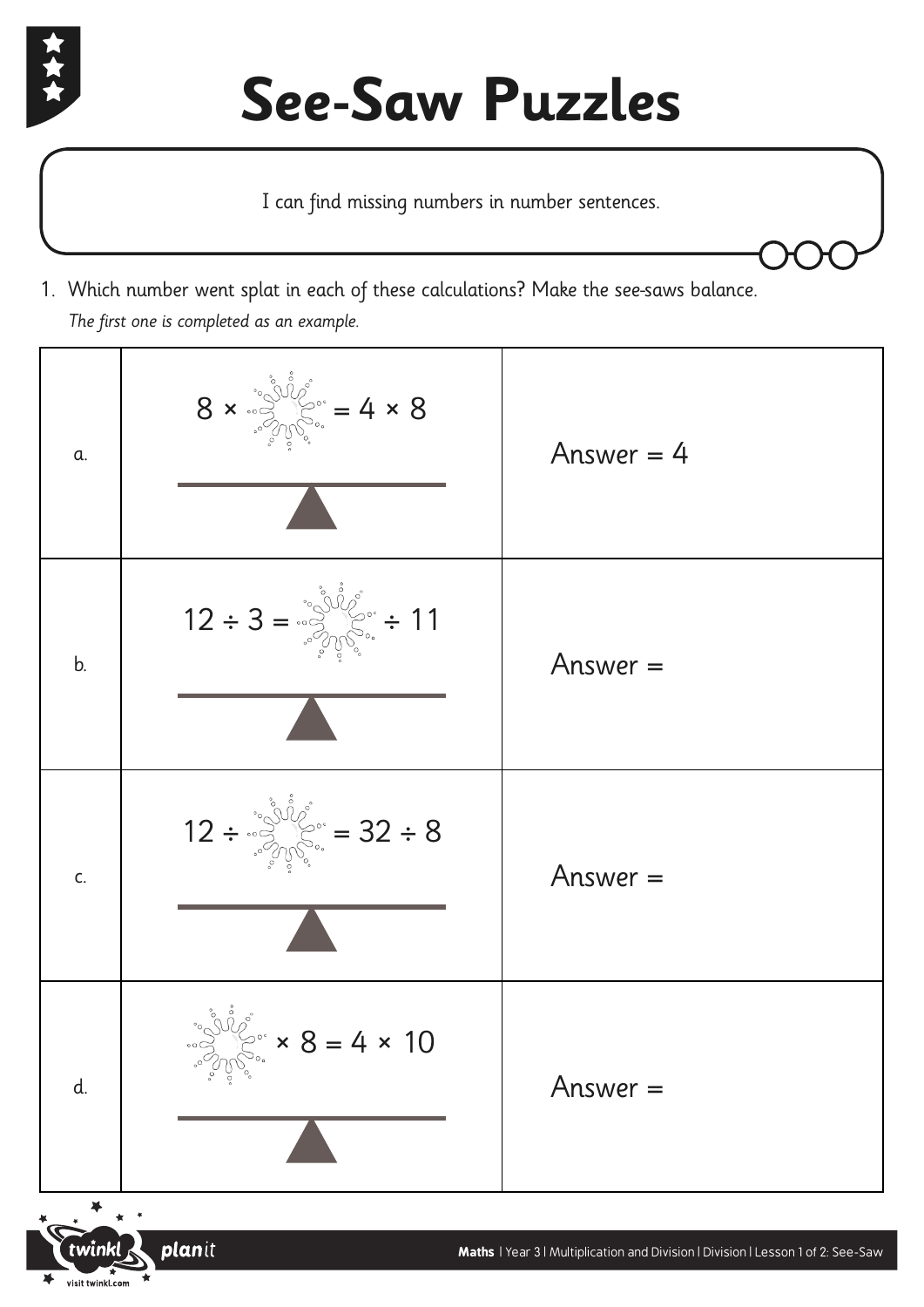![](_page_7_Picture_0.jpeg)

![](_page_7_Figure_2.jpeg)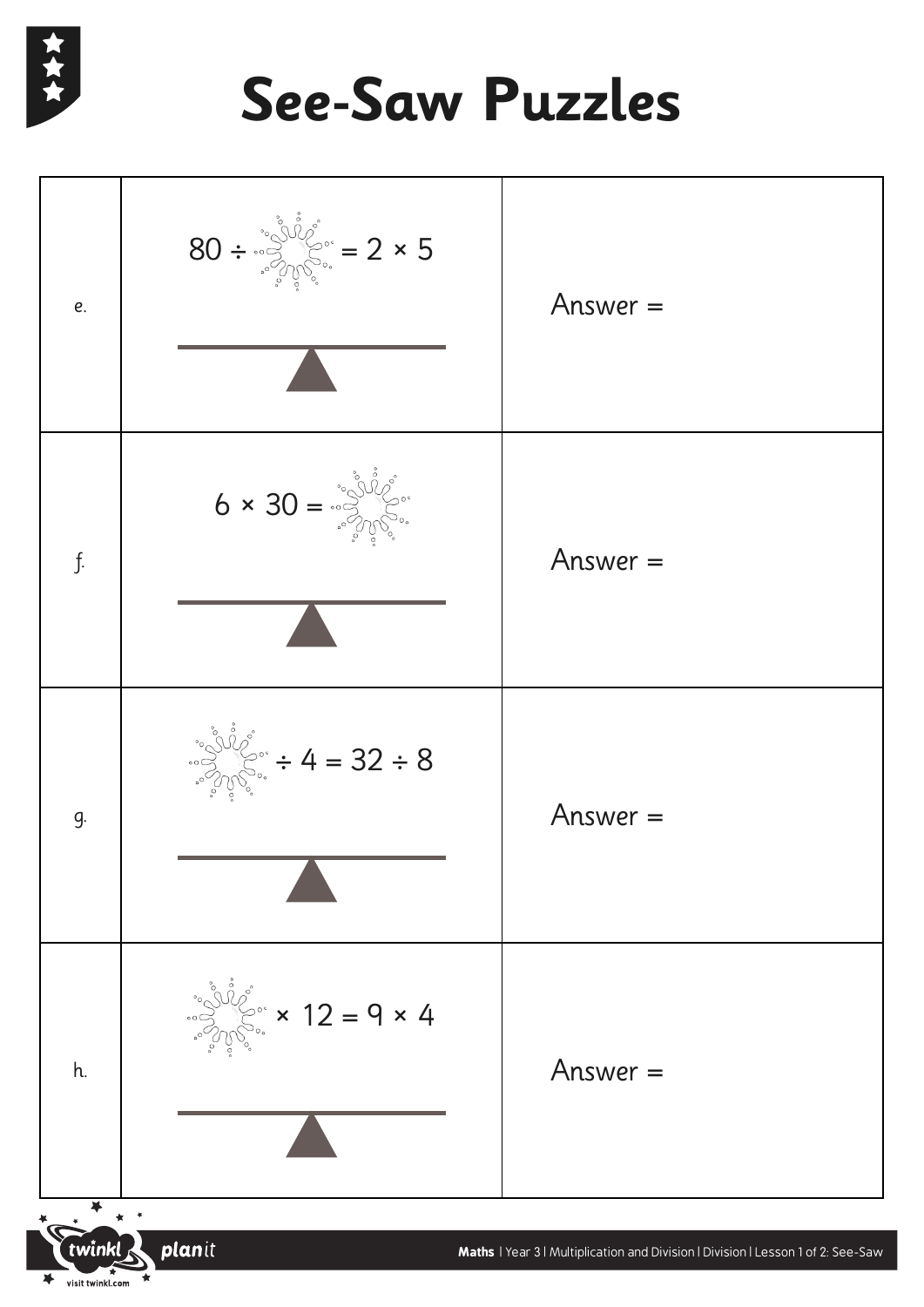![](_page_8_Picture_0.jpeg)

2. Which number went splat in each of these calculations? Write answers in the boxes below each calculation

![](_page_8_Figure_3.jpeg)

3. How many different ways can you fill in these splats to make correct multiplication sentences? Each splat stands for one digit.

![](_page_8_Figure_5.jpeg)

![](_page_8_Picture_6.jpeg)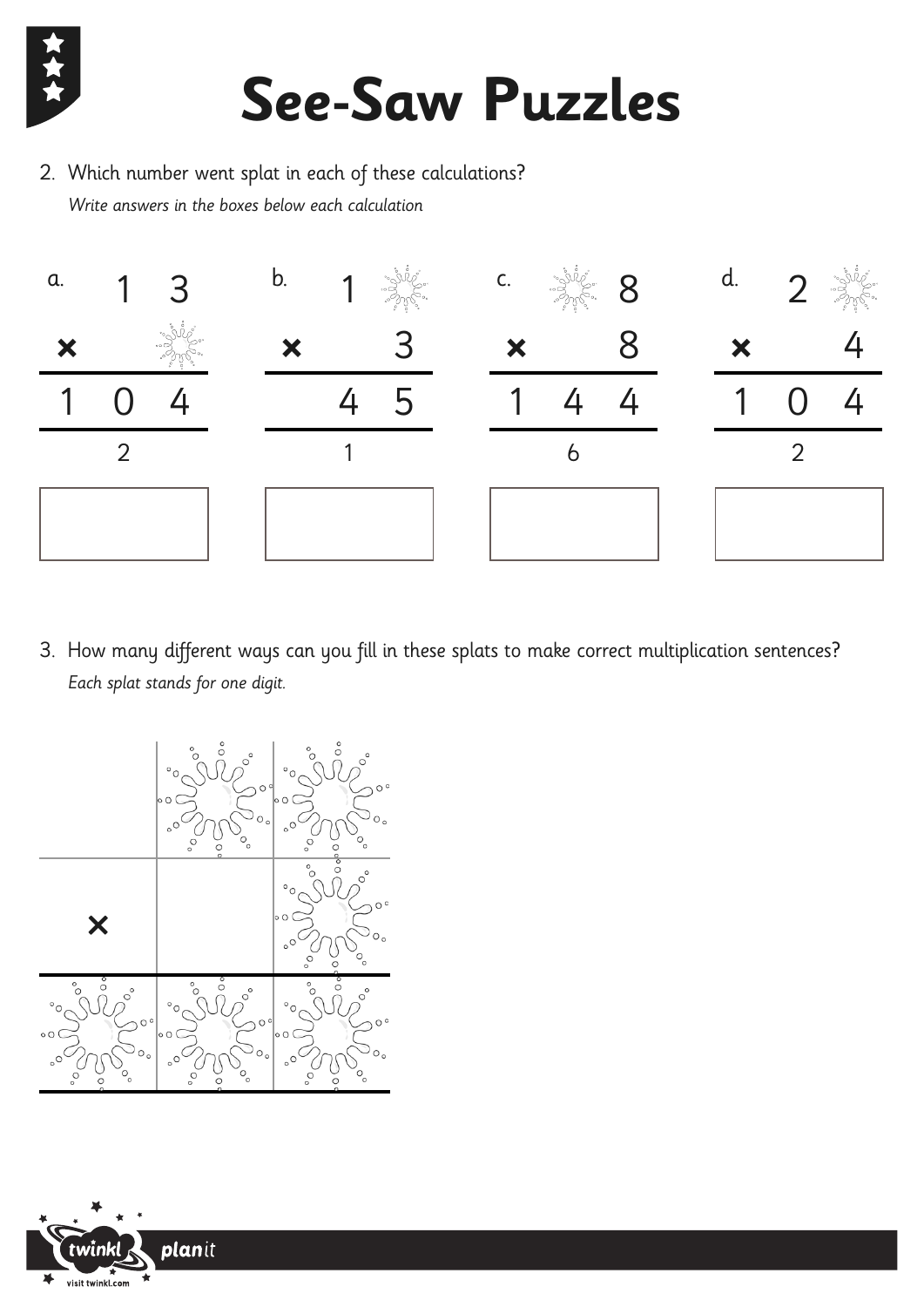# **See-Saw Puzzles Answers**

1.

 $\bigstar$ 

|  |  |  |  |  |  | <b>9</b>   12   15   18   <b>21   24   27  </b> 30   33 |  |  |  |  |  |  |
|--|--|--|--|--|--|---------------------------------------------------------|--|--|--|--|--|--|
|--|--|--|--|--|--|---------------------------------------------------------|--|--|--|--|--|--|

2.

|  | 48 44 <b>40</b> 36 32 28 24 20 16 12 8 4 0 |  |  |  |  |  |  |  |  |  |  |
|--|--------------------------------------------|--|--|--|--|--|--|--|--|--|--|
|--|--------------------------------------------|--|--|--|--|--|--|--|--|--|--|

| 3.     |       |             |       |
|--------|-------|-------------|-------|
| a. 4   |       | e. 8        |       |
| b. 4   |       |             | f. 18 |
| c. $2$ |       |             | g. 16 |
|        | d. 10 | h. <b>3</b> |       |

4. **Multiple answers possible**

![](_page_9_Picture_7.jpeg)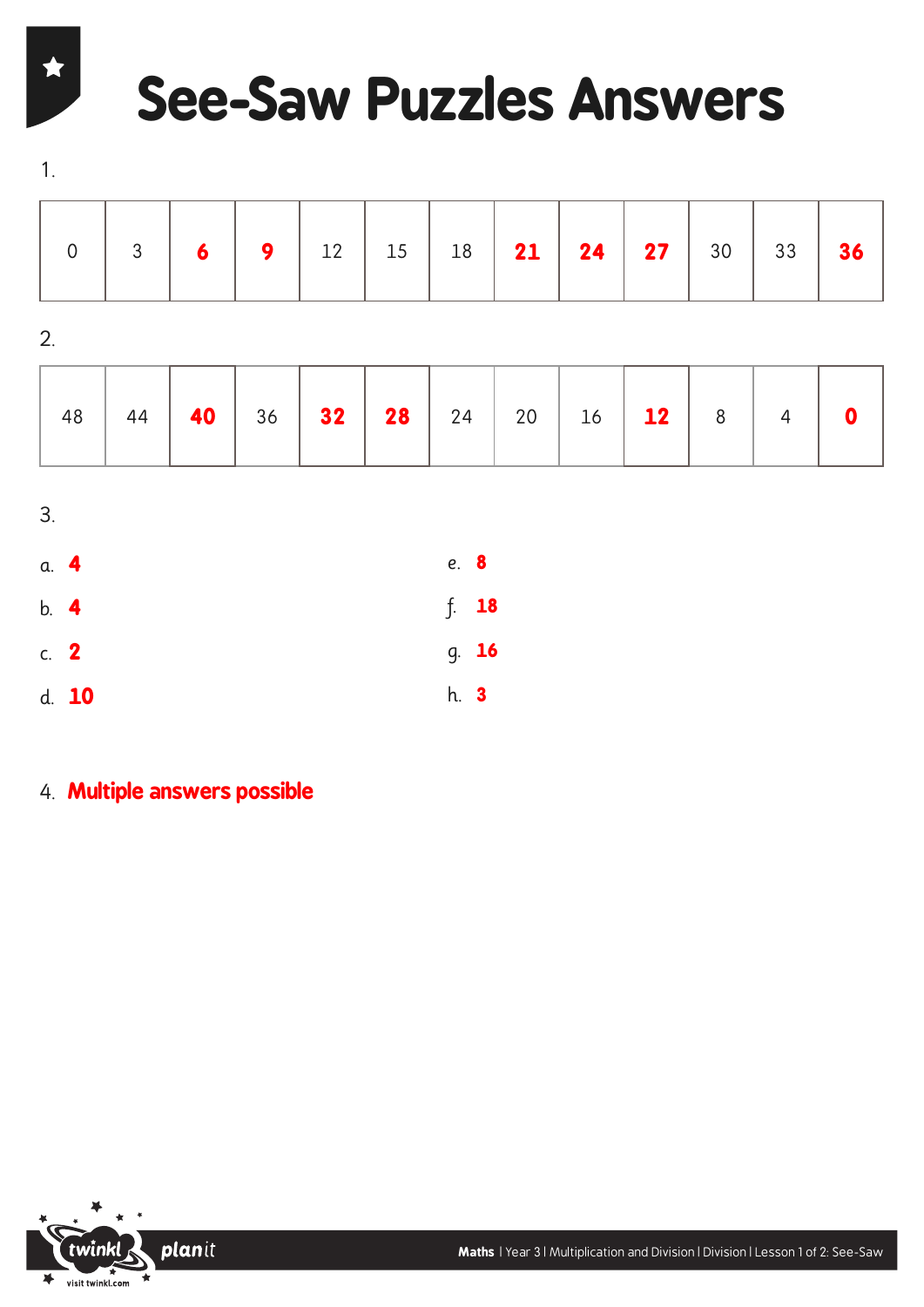# **See-Saw Puzzles Answers**

![](_page_10_Figure_1.jpeg)

- b. **9**
- c. **6**
- d. **2**

文人

3. **Multiple answers possible**

![](_page_10_Picture_6.jpeg)